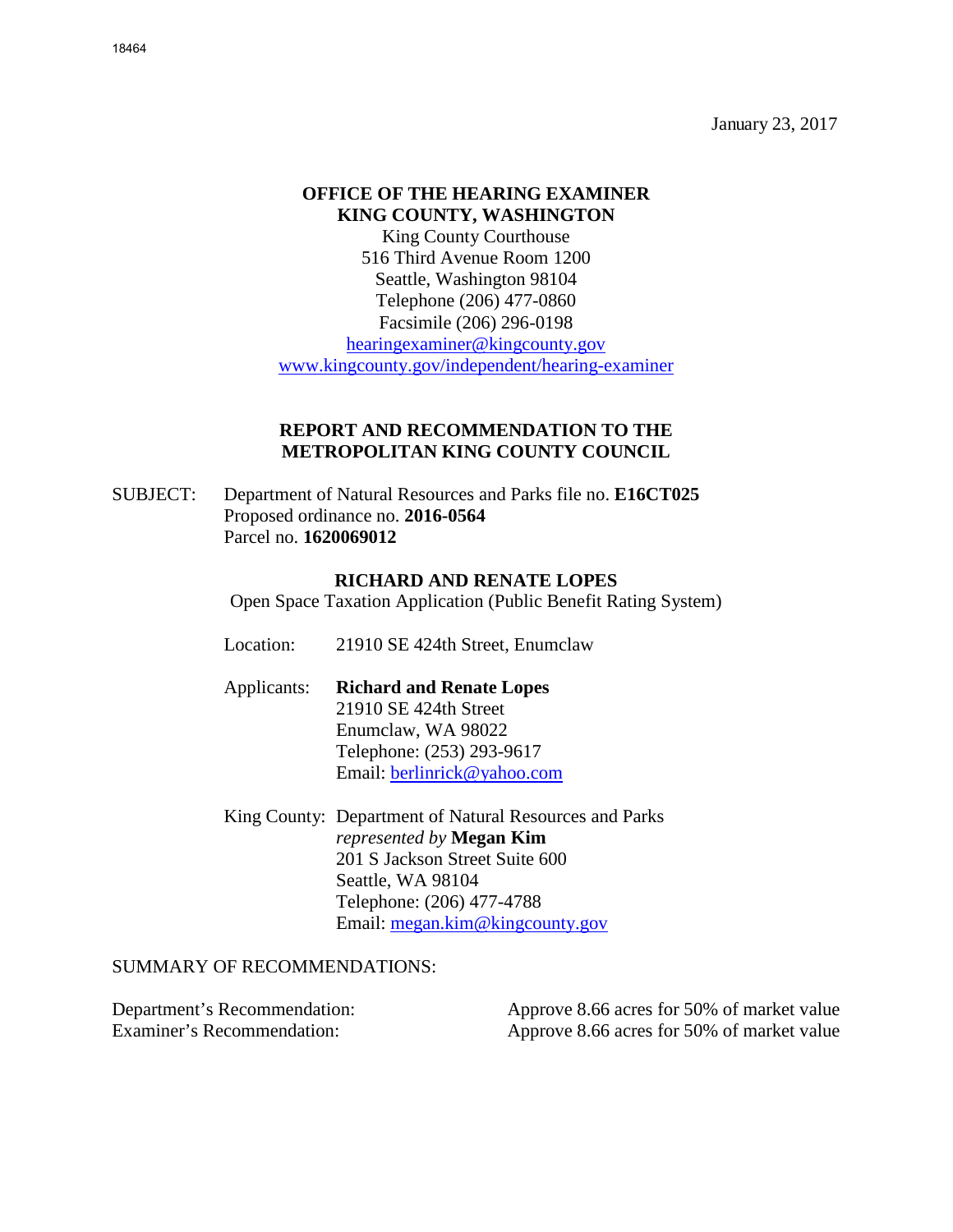### PRELIMINARY REPORT:

On December 28, 2016, the Department of Natural Resources and Parks (DNRP) submitted its report on file no. E16CT025 to the Examiner.

#### PUBLIC HEARING:

After reviewing the preliminary report and examining available information on file with the application, the Examiner conducted a public hearing on the application on January 10, 2017, in the Ginger Conference Room, 12th Floor, King County Courthouse, 516 Third Avenue, Seattle, Washington.

Participants at the public hearing and the exhibits offered and entered are listed in the attached minutes. A verbatim recording of the hearing is available in the Hearing Examiner's Office.

### FINDINGS AND CONCLUSIONS:

1. General Information:

| Owners:        | <b>Richard and Renate Lopes</b><br>21910 SE 424th Street<br>Enumclaw, WA 98022 |
|----------------|--------------------------------------------------------------------------------|
| Location:      | 21910 SE 424th Street, Enumclaw                                                |
| STR:           | NW 16-20-06                                                                    |
| Zoning:        | $A-10$                                                                         |
| Parcel no.:    | 1620069012                                                                     |
| Total acreage: | 9.66 acres                                                                     |

- 2. The Applicants timely filed an application to King County for PBRS program current use valuation of the property to begin in 2018. As required by law, notification of the application occurred.
- 3. A summary of relevant PBRS categories follows below. (Plain text represents a category an applicant requested an award for and that DNRP agrees is warranted. Any strikethrough represents a category an applicant requested an award for but that DNRP disagrees is warranted. Any *italics* represents a category an applicant did not request an award for, but that DNRP nonetheless concludes is warranted. And any \*asterisks\* represent a category where DNRP finds an award is warranted, but only if certain contingencies or conditions are met.)

| PBRS categories: | <b>Open Space Resources</b>             |  |
|------------------|-----------------------------------------|--|
|                  | Farm and agricultural conservation land |  |
|                  |                                         |  |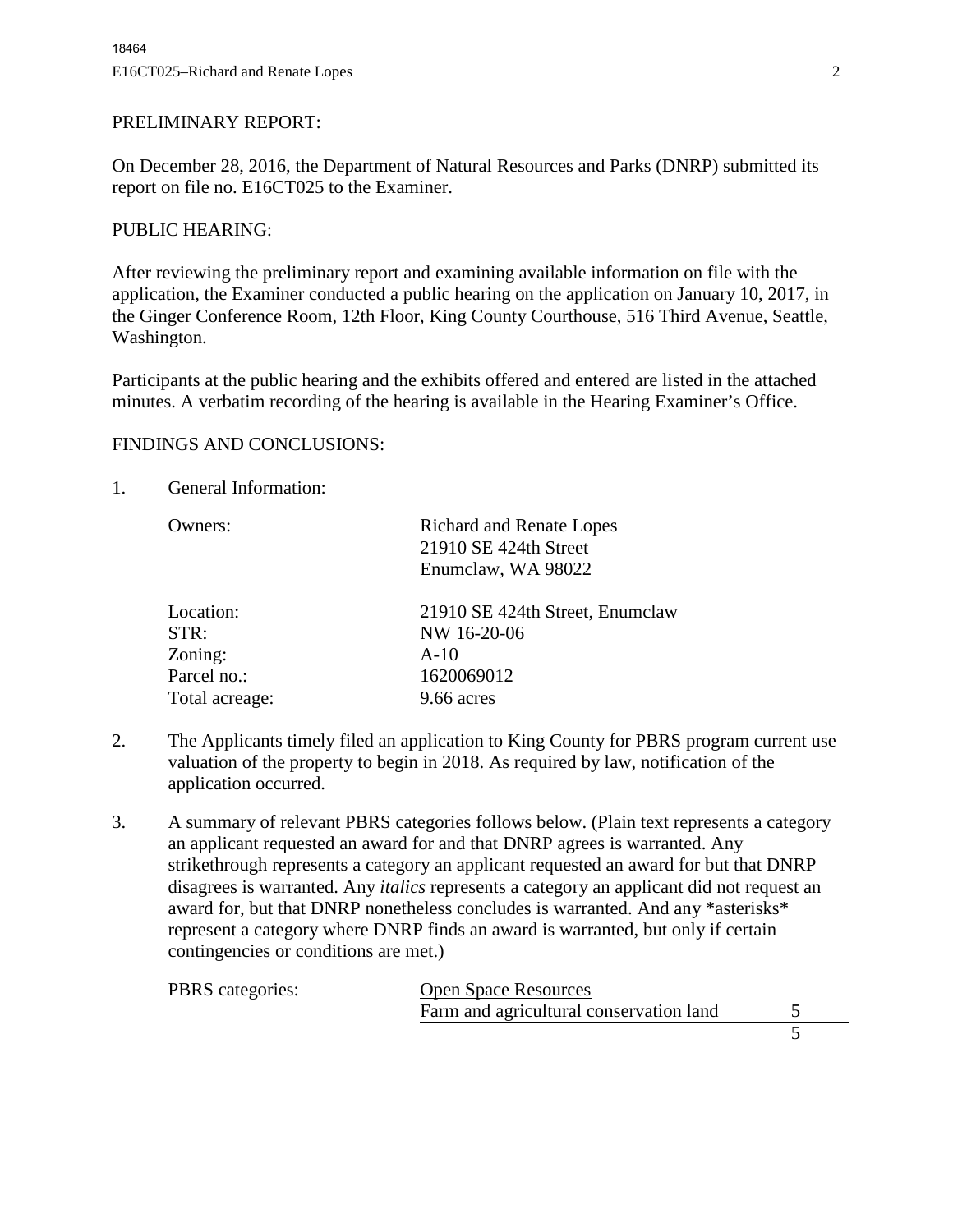The DNRP-recommended score of 5 points results in a current use valuation of 50% of market value for the enrolled portion of the property. As to the land area recommended for PBRS enrollment, the Applicant requested 8.66 acres and DNRP recommends 8.66 acres. (Enrollment acreage is the entire parcel less the excluded area, as calculated by DNRP. In the event the County Assessor's official parcel size is revised, the PBRS acreage shall be administratively adjusted to reflect that change.)

- 4. Except as modified herein, the facts set forth in DNRP's preliminary report and testimony at the January 10, 2017, public hearing are correct and incorporated herein by reference. Copies of this report and DNRP's report will be provided to the Metropolitan King County Council for final approval.
- 5. Approval, pursuant to the Public Benefit Rating System adopted by Chapter 20.36 KCC, of 5 points and a current use valuation of 50% of market value for 8.66 acres of the property, is consistent with the purposes and intent of King County to maintain, preserve, conserve, and otherwise continue in existence adequate open space lands and to assure the use and enjoyment of natural resources and scenic beauty for the economic and social well-being of King County and its citizens.

## RECOMMENDATION:

1. APPROVE current use valuation of 50% of market value for the 8.66-acre enrolled portion of the property.

DATED January 23, 2017.

 $\overline{\phantom{a}}$ 

David Spohr Hearing Examiner

## **NOTICE OF RIGHT TO APPEAL**

A person appeals an Examiner recommendation by following the steps described in KCC 20.22.230, including filing with the Clerk of the Council a sufficient appeal statement and a \$250 appeal fee (check payable to the King County FBOD). Appeal statements may refer only to facts contained in the hearing record; new facts may not be presented on appeal. KCC 20.22.230 also requires that the appellant provide copies of the appeal statement to the Examiner and to any named parties listed on the front page of the Examiner's recommendation.

Prior to the close of business (4:30 p.m.) on *February 16, 2017,* an electronic copy of the appeal statement must be sent to [Clerk.Council@kingcounty.gov](mailto:Clerk.Council@kingcounty.gov) *and* a paper copy of the appeal statement must be delivered to the Clerk of the Council's Office, Room 1200, King County Courthouse, 516 Third Avenue, Seattle, Washington 98104. Prior mailing is not sufficient if actual receipt by the Clerk does not occur within the applicable time period. If the Office of the